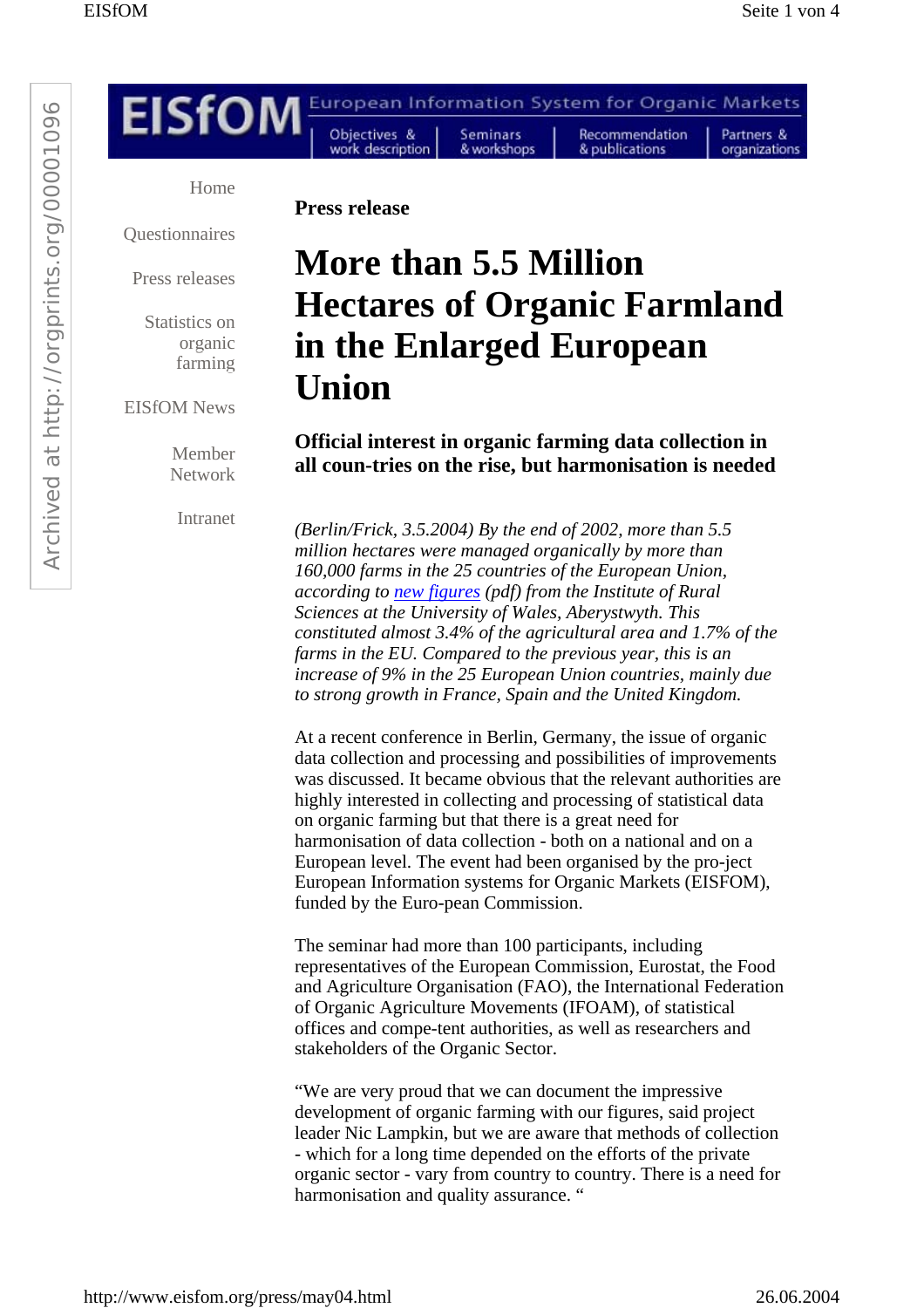This was confirmed by the seminar, which showed that on a national and an EU level in most cases the collection methods of the EU regulation 2092/91 are not harmonised with existing data collection systems, like the Farm Structure Survey, the Farm Accountancy Data Network (FADN/RICA), market data collection and others. There are how-ever, also good examples of cooperation of competent authorities and Central statistics offices (Poland, Denmark, Finland, and France).

The seminar revealed that at the European level the data of the Community farm struc-ture survey (2000, 2003), carried out by Eurostat, and now also contains organic farming data, comprising a wealth of information on organic farming. The General Directorate Agriculture of the European Commission has recently set up the Organic Farming Information System (OFIS) database, into which the administrative data for EU regula-tion can be delivered by the member states. Some of the information will be made public. Another good news gained at the seminar is that the full set of these administrative data including the "historical data" will be made available at the end of 2004 on the Eu-rostat homepage.

The seminar also considered the particular issues concerning availability of trade, retailer and consumer level data, where much less data is currently available and such estimates as do exist, for example of the retail sales market value, are less reliable than the production data. Further work is needed to develop these aspects, involving collabo-ration between private and public sector agencies.

Conclusions from the seminar were among others that detailed reporting under EU regulation 2092/91 should be mandatory, that there should cooperation / harmonisation of organic data with existing data collection systems and access to data should be improved. Case studies of some of the most innovative approaches presented at the con-ference will now be made to see what lessons can be learned for wider application.

The next EISFOM seminar will take place in October 2005 in Brussels. It will define a framework for a European Information System for Organic Markets. Further information is available from the EISFOM Homepage.

The conference proceedings including all papers as well as the results of the discussions and conclusions will be published by the Swiss Research Institute of Organic Agriculture FiBL, which is a project partner. The proceedings will be available both at the project homepage as well as the database 'Organic Eprints'.

#### **ENDS**

- Download this press release as word
- Download this press release as pdf